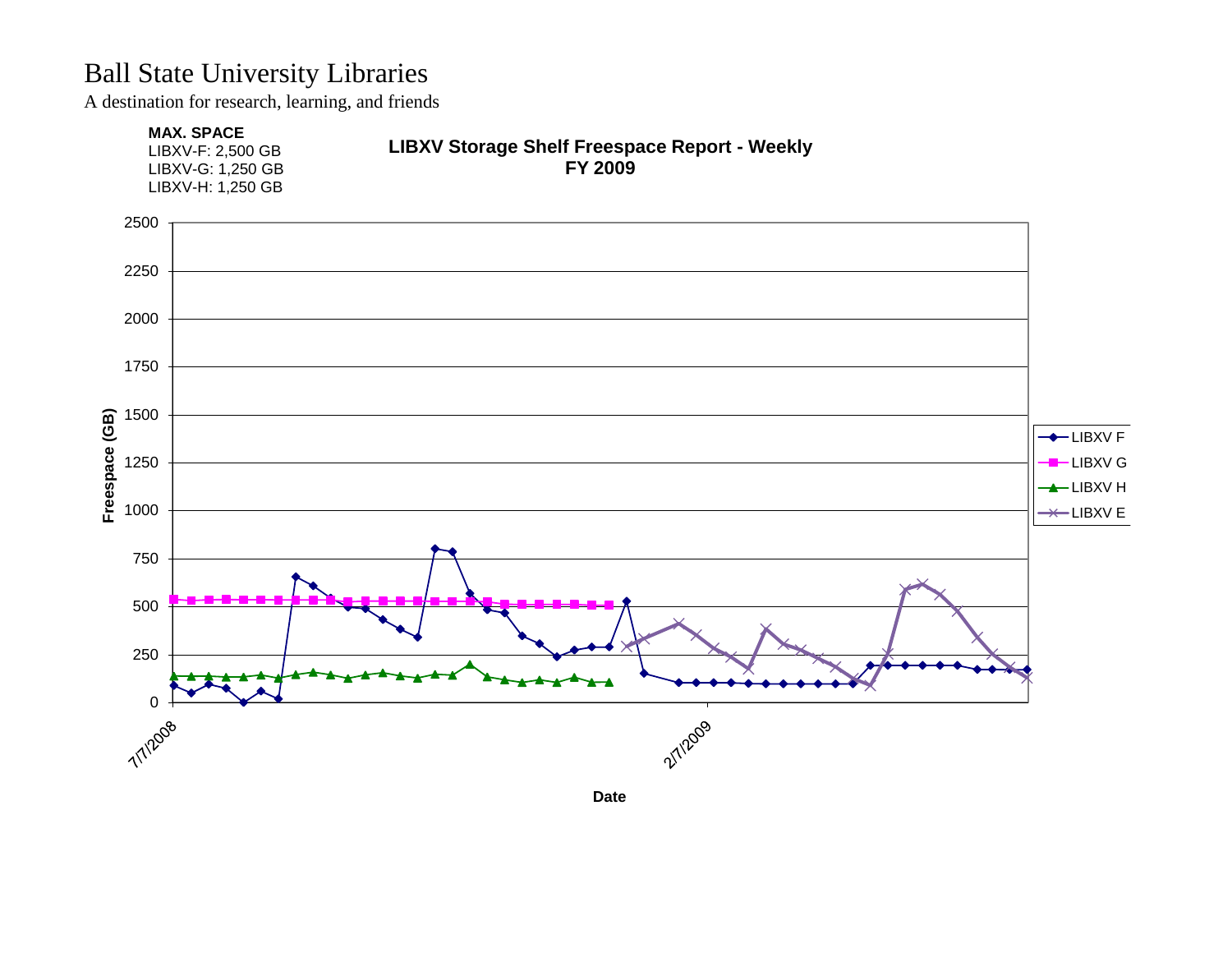A destination for research, learning, and friends

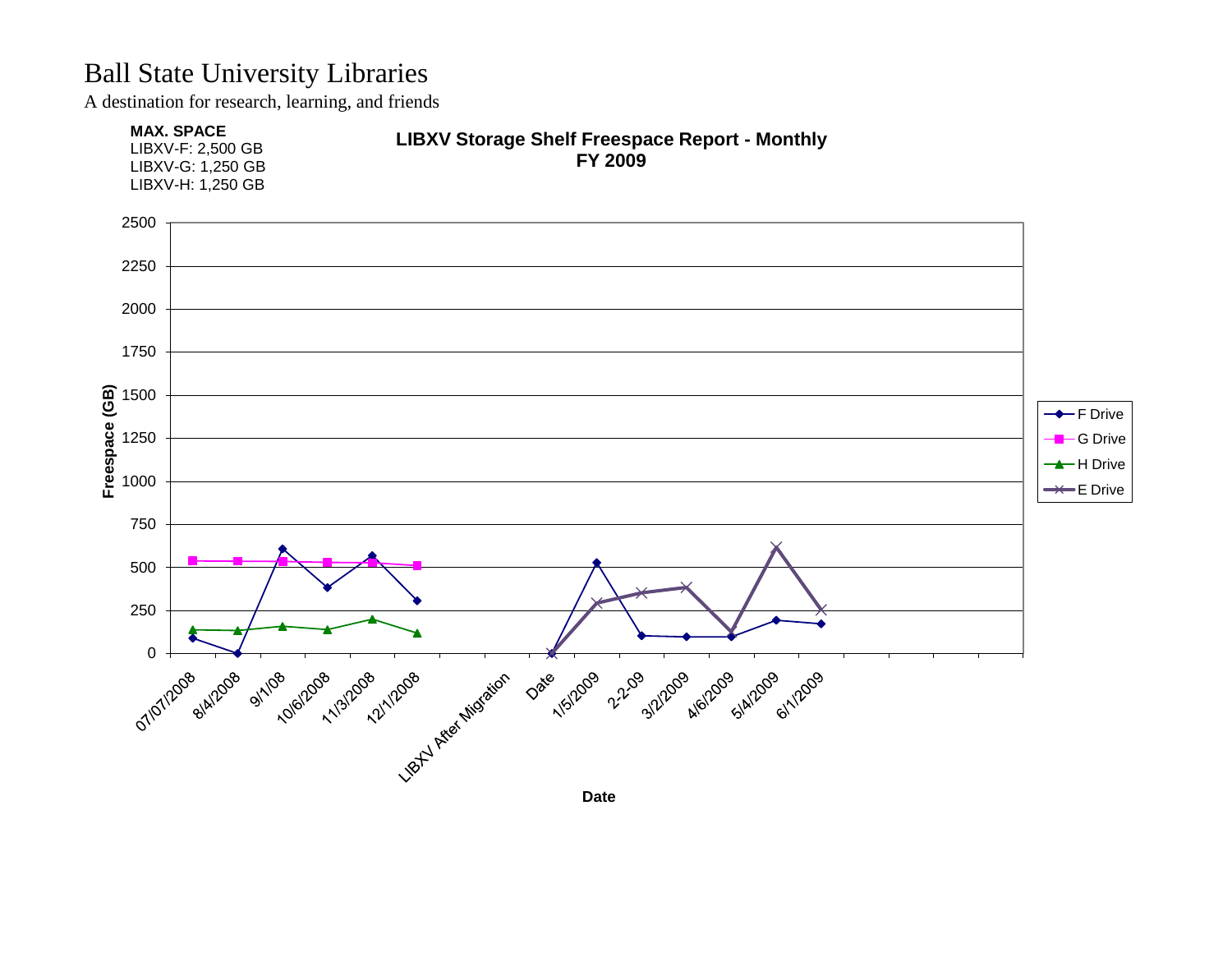A destination for research, learning, and friends

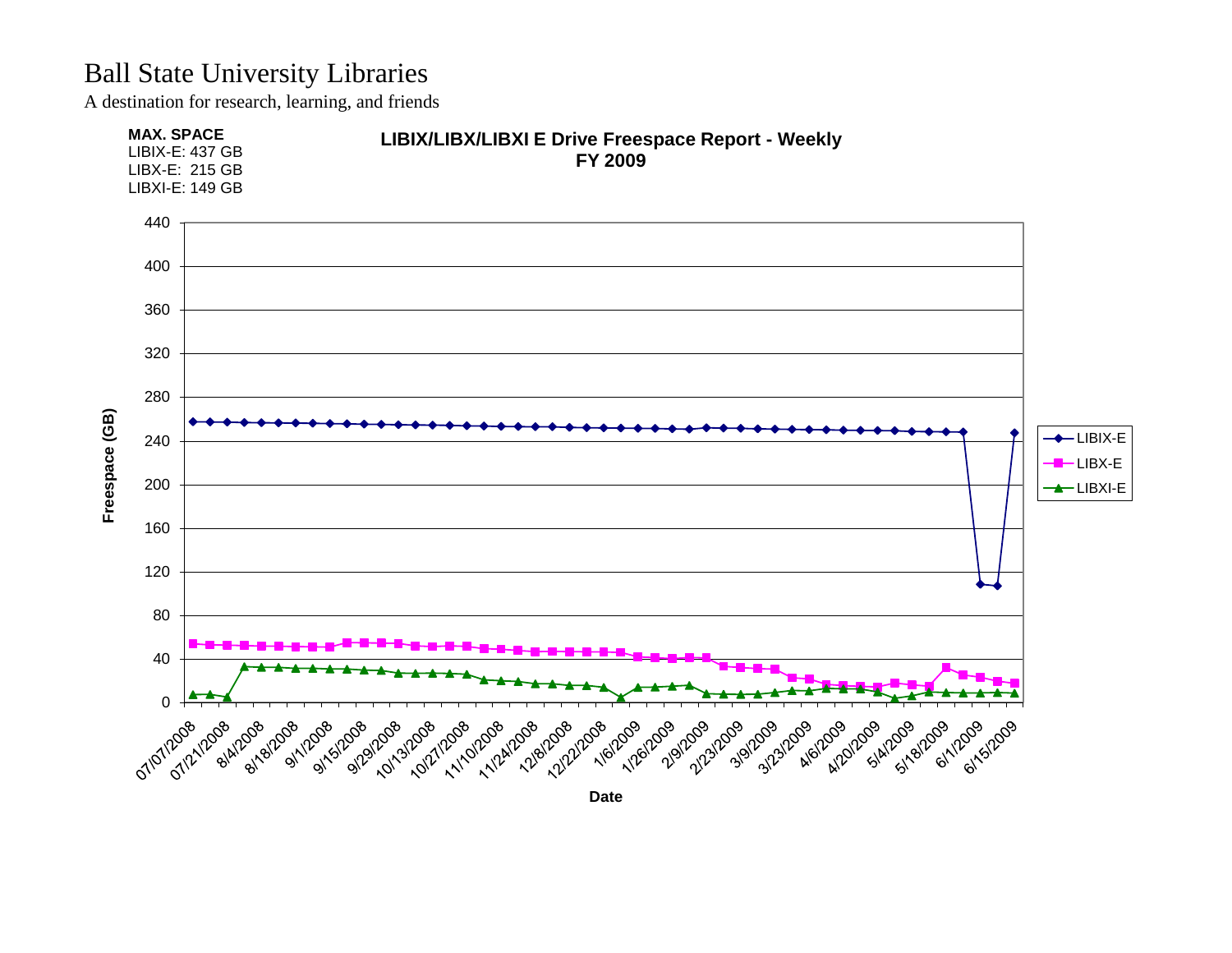A destination for research, learning, and friends

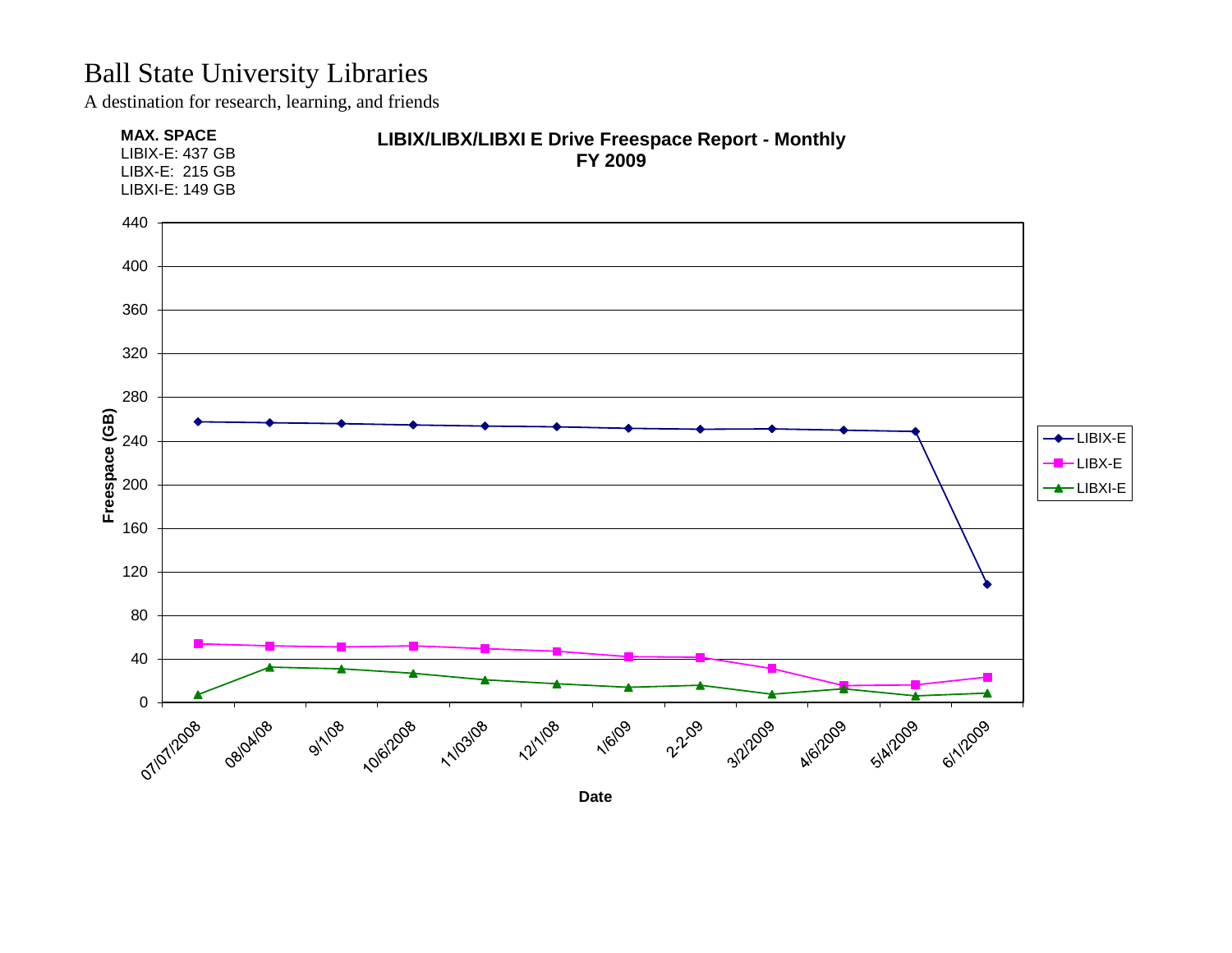A destination for research, learning, and friends